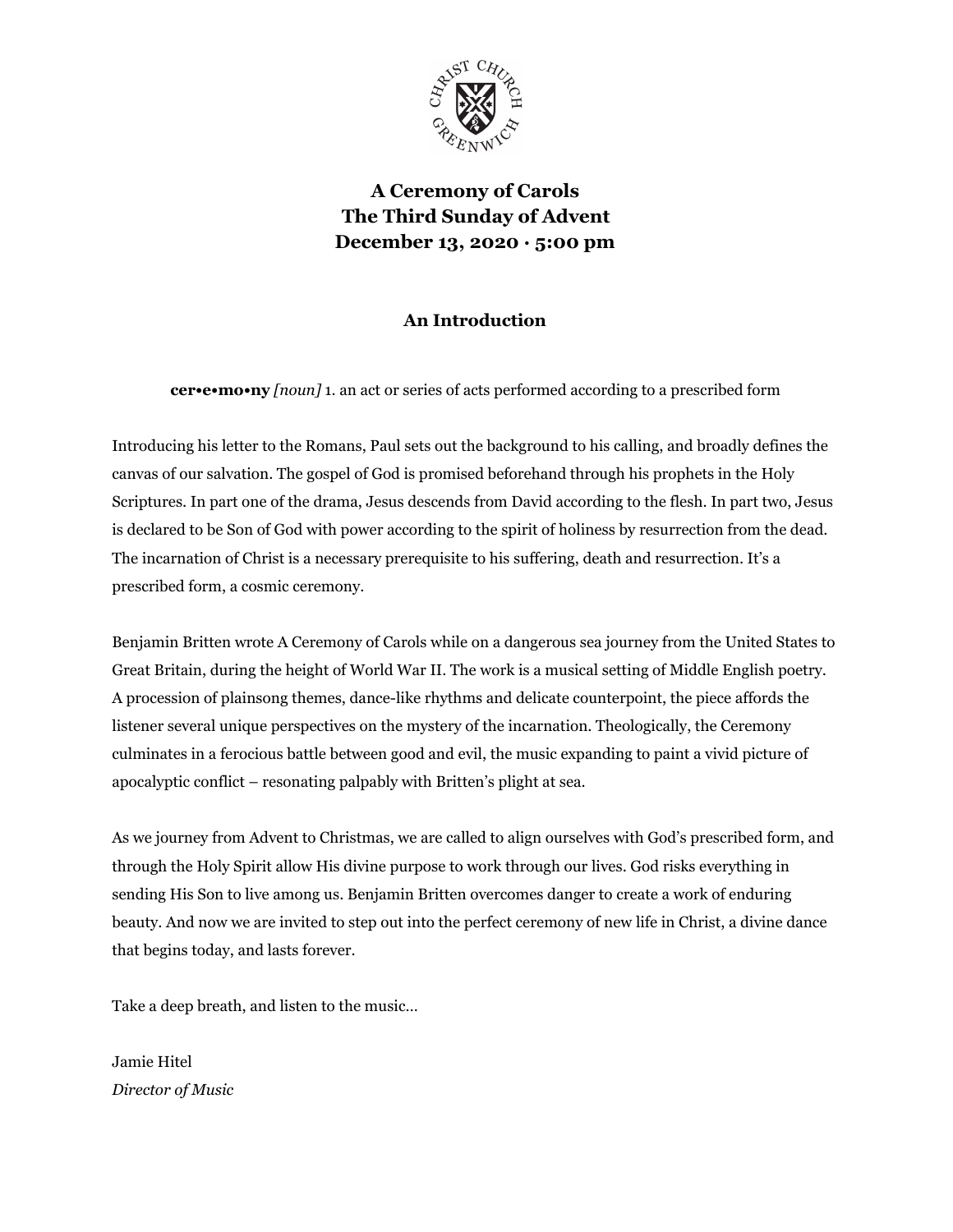

### **A Ceremony of Carols**

by Benjamin Britten (1913-1976)

### **Greeting & Notices**

# ANNOUNCEMENTS: *Read the most recent edition of our E-news [here.](http://createsend.com/t/r-0F0495FF8289FA2B2540EF23F30FEDED)* Sign up for Email and stay connected with all that we have to offer: [christchurchgreenwich.org/e-news](https://christchurchgreenwich.org/e-news/)

To support the ministry and witness of Christ Church, visit [bit.ly/givetochristchurch.](http://bit.ly/givetochristchurch)

*Let us with gladness present the alms and oblations of our life and labor to the Lord.*

### **Processional**

Hodie Christus natus est: Hodie Salvator apparuit; Hodie in terra canunt angeli; Laetantur archangeli; Hodie exsultant justi dicentes; Gloria in excelsis Deo. Alleluia!

### **Wolcum Yole**

Wolcum, Wolcum, Wolcum be thou heavenè king, Wolcum, born in one morning, Wolcom, for whom we sall sing!

Wolcum be ye, Stevene and Jon, Wolcum, Innocentes every one, Wolcum, Thomas marter one, Wolcum be ye, good New Yere, Wolcum Twelfth Day both in fere, Wolcum seintes lefe and dere.

Candelmesse, Queene of Bliss, Wolcum bothe to more and lesse. Wolcum be ye that are here, Wolcum alle and make good cheer. Wolcum alle another yere.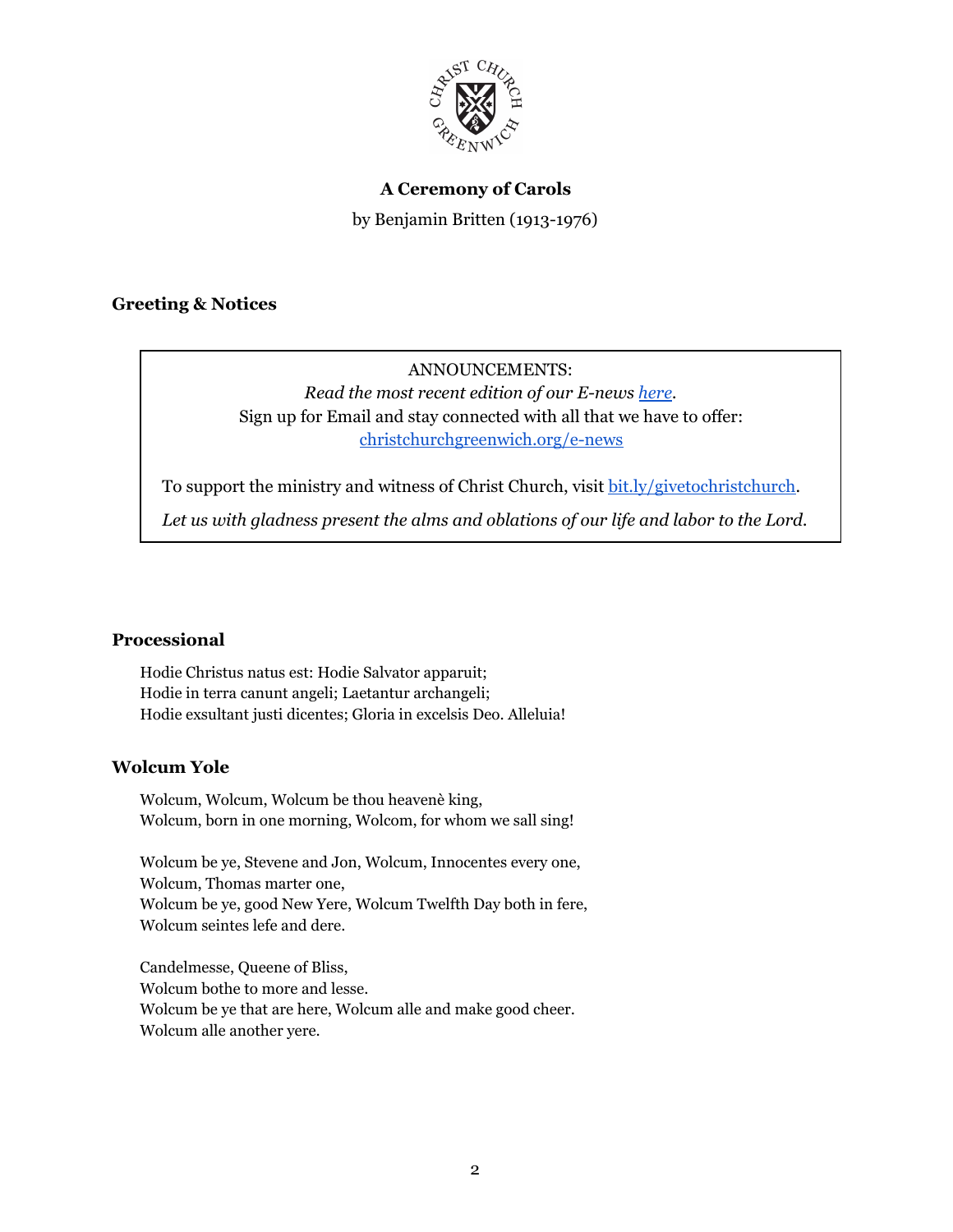

#### **There is no Rose**

There is no rose of such vertu as is the rose that bare Jesu. Alleluia, Alleluia. For in this rose conteinèd was Heaven and earth in litel space. Res Miranda, Res Miranda. By that rose we may well see there be one God in persons three, Pares forma, Pares forma. The aungels sungen the shepherds to: Gloria in excelsis Deo. Gaudeamus, Gaudeamus. Leave we all this werdly mirth, and follow we this joyful mirth. Transeamus, Transeamus.

### **That yongë child**

That yongë child when it gan weep With song she lulled him asleep That was so sweet a melody It passéd alle minstrely.

The nightingale sang also: Her song is hoarse and nought therto: Whoso attendeth to her song And leaveth the first then doth he wrong

## **Balulalow**

O my deare hert, young Jesu sweit Prepare thy creddil in my spreit, And I sall rock thee to my hert, And never mair from thee depart.

But I sall praise thee evermoir With sanges sweit unto thy gloir; The knees of my hert sall I bow And sing that richt Balulalow!

## **As dew in Aprille**

I sing of a maiden that is makelès: King of all kings to her son she ches.

He came al so stille there his moder was,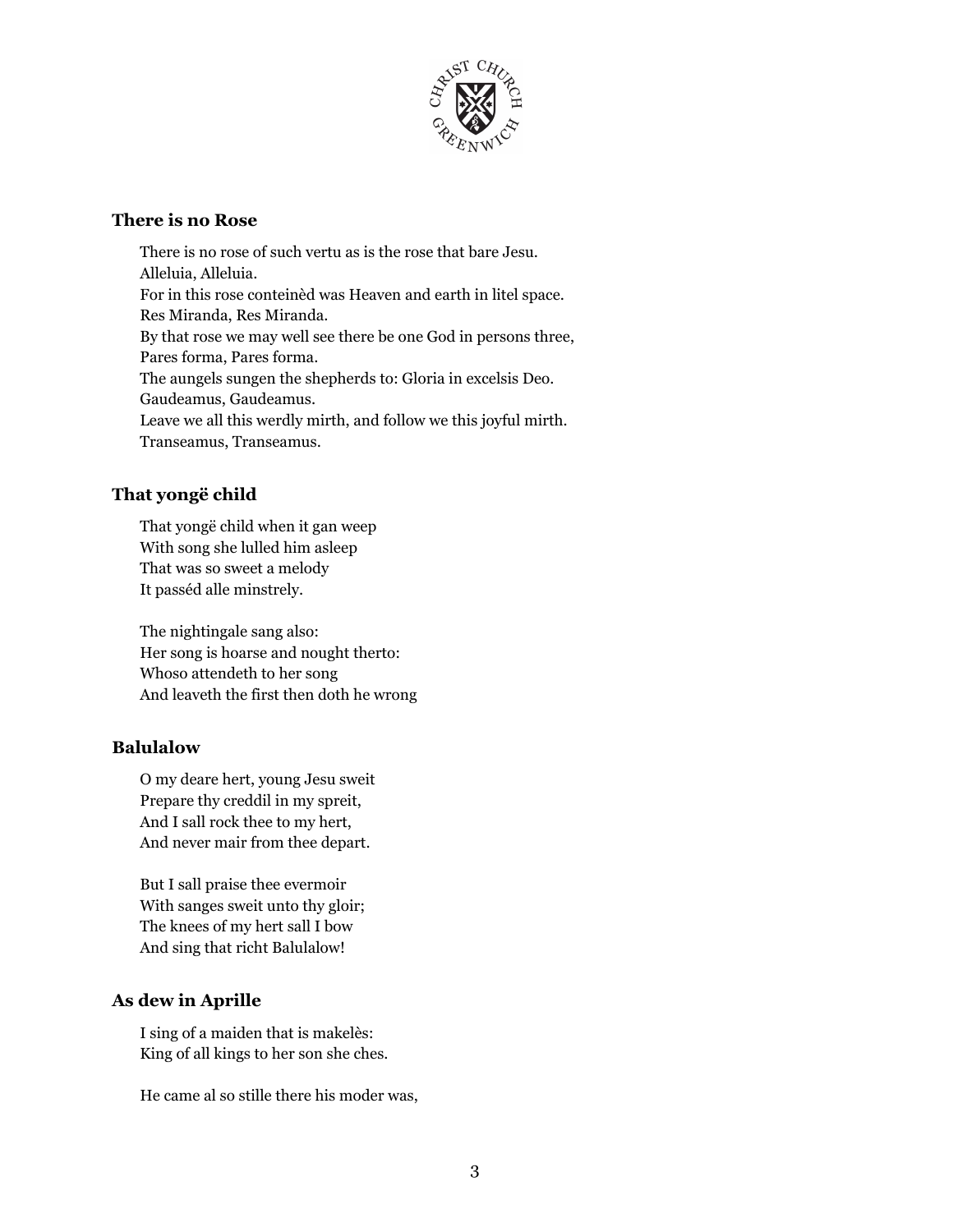

As dew in Aprille that falleth on the grass.

He came also stille to his moder's bour, As dew in Aprille that falleth on the flour.

He came also stille there his moder lay As dew in Aprille that falleth on the spray.

Moder and mayden was never none but she: Well such a lady Goddes moder be.

### **This little Babe**

This little Babe so few days old is come to rifle Satan's fold. All hell doth at his presence quake, though he himself for cold do shake; For in this weak unarmèd wise the gates of hell he will surprise.

With tears he fights and wins the field, His naked breast stands for a shield; His battering shot are babish cries, His arrows looks of weeping eyes; His martial ensigns Cold and Need, and feeble Flesh his warrior's steed.

His camp is pitchèd in a stall, His bulwark but a broken wall; The crib his trench, haystalks his stakes, of shepherds he his muster makes; And thus, as sure his foe to wound, the angels' trumps alarum sound.

My soul, with Christ join thou in fight, stick to the tents that he hath pight; Within his crib is surest ward, this little Babe will be thy guard; If thou wilt foil thy foes with joy, then flit not from this heavenly boy.

### **Interlude** *[harp solo]*

### **In Freezing Winter Night**

Behold, a silly tender babe in freezing winter night, In homely manger trembling lies; alas, a piteous sight!

The inns are full, no man will yield this little pilgrim bed. But forced he is with silly beast, in crib to shroud his head.

This stable is a Prince's court, this crib his chair of State; The beast are parcel of his pomp, this wooden dish his plate.

The persons in that poor attire his royal liveries wear; The Prince himself is come from Heav'n; this pomp is prized there.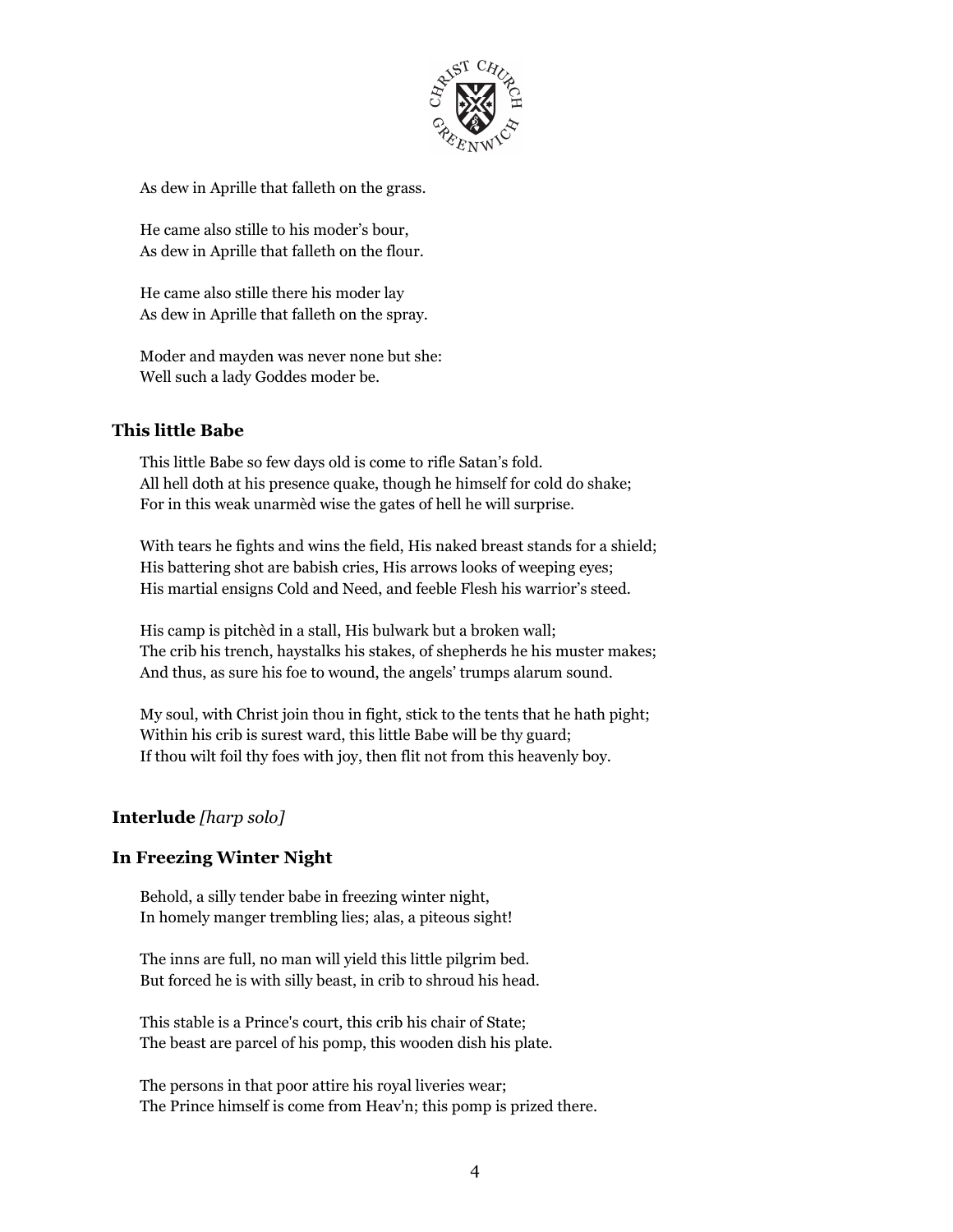

With joy approach o Christian wight, do homage to thy King; And highly praise his humble pomp, wich he from Heav'n doth bring.

### **Spring Carol**

Pleasure it is to hear iwis, the birdès sing. The deer in the dale, the sheep in the vale, the corn springing. God's purvayance for sustenance, it is for man, it is for man. Then we always to give him praise, and thank him than.

### **Deo Gracias!**

Deo Gracias! Deo Gracias! Adam lay ibounden, bound in a bond, For thousand winter thought he not too long.

And all was for an appil, an appil that he tok, As clerkès finden written in their book.

Ne had the appil takè been, the appil takè been, Ne haddè never our lady a ben hevenè queen.

Blessed be the time that appil takè was. Therefore we moun singen, Deo Gracias! Deo Gracias!

#### **Blessing**

Go forth into the world in peace; be of good courage; hold fast that which is good; render to no man evil for evil; strengthen the faint-hearted; support the weak; help the afflicted; honor all the children of God; love and serve the Lord, rejoicing in the power of the Holy Spirit. And the blessing of God Almighty, the Father, the Son, and the Holy Spirit, Be upon you, and remain with you for ever. **Amen**.

### **Recessional**

Hodie Christus natus est: Hodie Salvator apparuit; Hodie in terra canunt angeli; Laetantur archangeli; Hodie exsultant justi dicentes; Gloria in excelsis Deo. Alleluia!